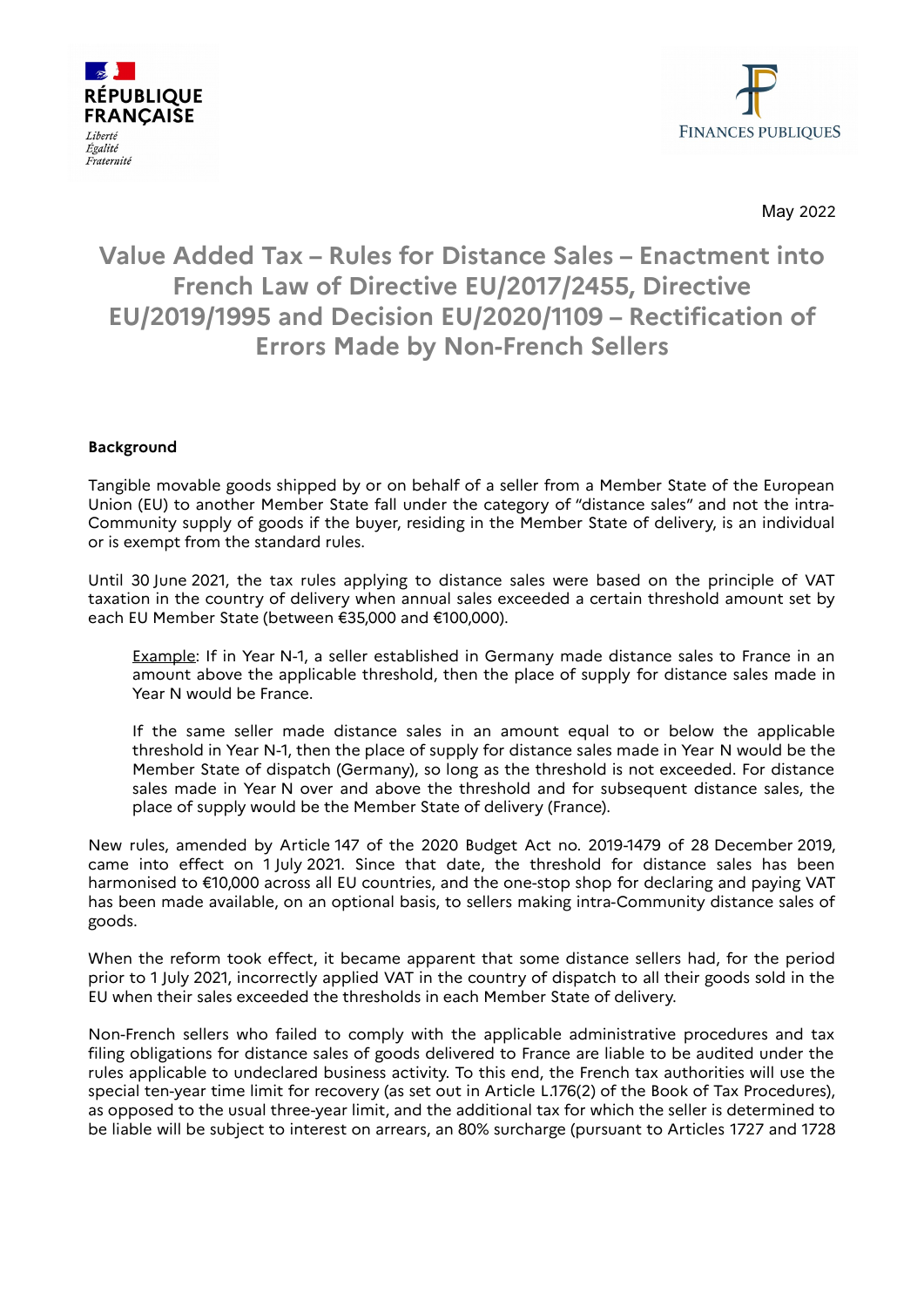of the General Tax Code) and a fine for failure to file a declaration of trade in goods (pursuant to Article 1788 A-1 of the General Tax Code).

## **Opportunity to rectify**

Non-French sellers who incorrectly collected VAT in the country of dispatch on distance sales of goods delivered to France are being encouraged to file a VAT rectification application with the French tax authorities by 30 September 2022.

This measure concerns sellers who:

- self-declare to the tax authorities. Sellers already under audit by the authorities are not covered by this measure.
- can prove, by providing documentation to the French authorities, that they paid VAT on the applicable distance sales in the Member State of dispatch.

## **Rectification procedure**

Eligible sellers will need to submit documentation that clearly and thoroughly demonstrates the grounds for their rectification application to the Foreign Business Tax Department (SIEE) of the Tax Directorate for Non-Residents (DINR)<sup>[1](#page-1-0)</sup> by 30 September 2022. This includes paper or electronic versions of amended returns (form CA3), indicating for each year the amounts of VAT that should have been paid on distance sales transactions, accompanied by supporting documents for these transactions. As a practical measure, sellers declaring a large number of transactions can provide a table that details, by year and by transaction, the amount of distance sales made and the corresponding VAT, which the tax authorities will cross-check.

Sellers must also demonstrate that they have not and do not intend to apply to the tax administration of the Member State from which their goods were dispatched for a credit for the VAT incorrectly paid in respect of the applicable distance sales transactions for a period exceeding the period covered by their rectification application. Sellers who have done so will need to withdraw their claim for credit for the years not covered by their rectification application in France. Sellers having already received such a VAT credit prior to the date of their application with France will need to adjust the period it covers to match the period applicable to the credit, pursuant to Article L.176(2) of the Book of Tax Procedures.

For all rectification applications received, the French authorities will notify the authorities in the Member State from which the goods were dispatched, informing them of the period covered, and will ask these authorities to provide information about any future credit claims filed by the sellers.

Sellers will have to fully settle any additional taxes they are deemed liable for.

The period applicable to rectifications is set out in Article L.176(1) of the Book of Tax Procedures, i.e. up to the end of the third year following the year in which the tax became payable pursuant to Article 269(2) of the General Tax Code.

Any tax owing will only be subject to interest on arrears at the legal rate (Article 1727 of the General Tax Code).

Example: A seller files a rectification application for distance sales delivered to France in 2019, 2020 and 2021 (up to 30 June).

<span id="page-1-0"></span><sup>1</sup> Mailing address: Direction des impôts des non-résidents, Service des entreprises étrangères, 10 rue du Centre, TSA 20011, 93465 Noisy-Le-Grand Cedex; email: [siee.dinr@dgfip.finances.gouv.fr](mailto:siee.dinr@dgfip.finances.gouv.fr)